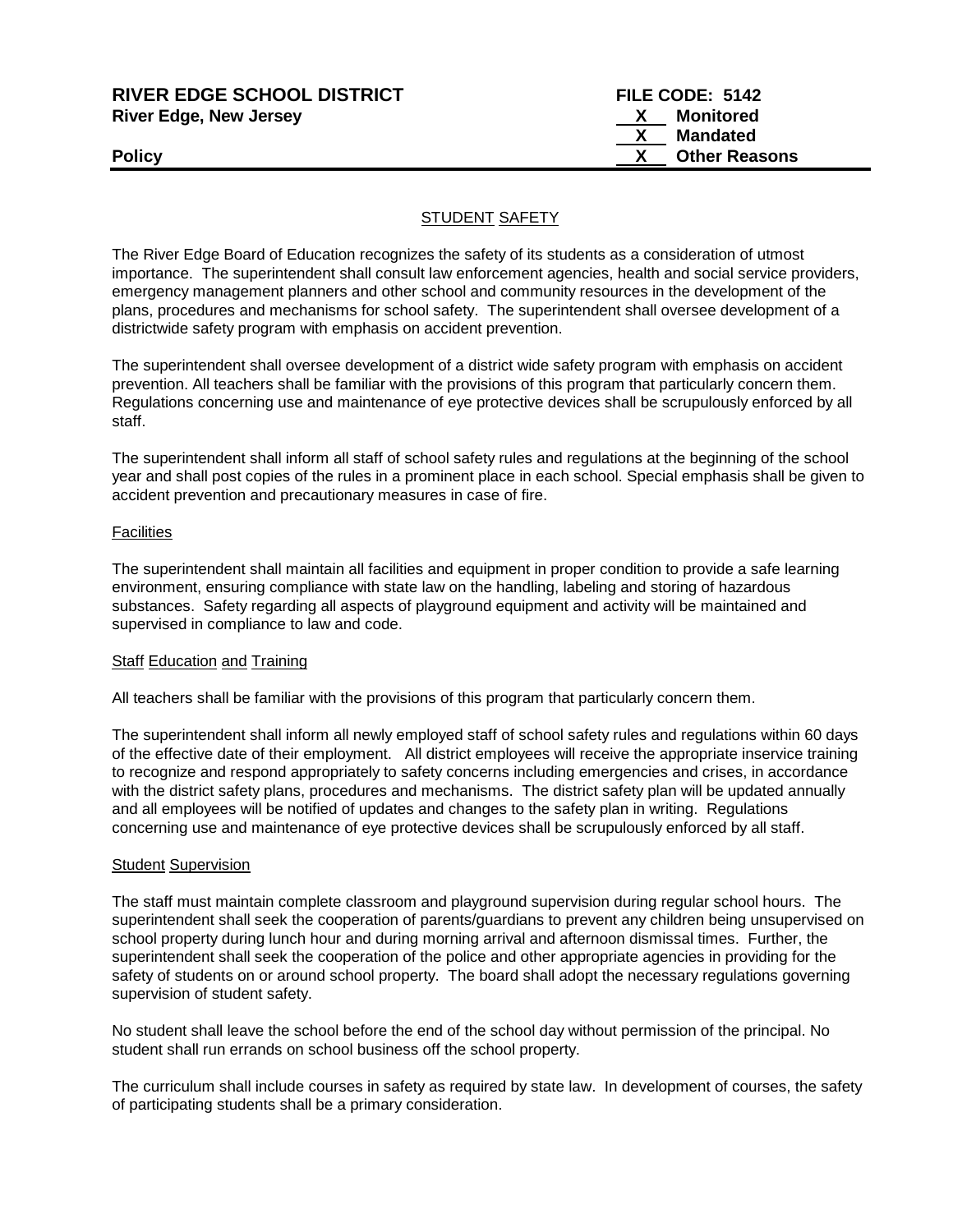A record shall be kept indicating the legal custodian of each student. Such custodian shall be responsible for informing the superintendent of any change in the student's custody. If one parent/guardian has been awarded custody of the student in a divorce, the other parent/guardian shall present to the principal a letter authorizing him/her to accompany the child from school before the child may be released. The principal may take reasonable steps to verify the letter. It is the responsibility of the person or agency having custody to inform the school that such authorization will be required.

## Supervision of Students During Dismissal

Dismissal will be supervised. District staff will be assigned to specific locations and given defined responsibilities to supervise student dismissal in each district school facility. Regular and early dismissal will be supervised according to the same protocol unless otherwise specified. The superintendent is responsible for overseeing the development of protocols that are tailored to the age and needs of the students at each school facility. At a minimum these protocols shall include:

- A. Staff assigned to supervise dismissal and their locations and responsibilities;
- B. Where children will be retained awaiting appropriate escort and/or designated transportation;
- C. Provisions for supervision when a parent/escort is unable to pick up their child at the appropriate dismissal time; and
- D. Location and presence of municipal crossing guards.

The board will review the dismissal procedures annually.

#### Supervision of Non-bused Students at Dismissal

The board shall require that the parent/guardian notify the school in advance of any arrangements for students requiring appropriate escort or designated transportation. The board requires signed permission for a student to be dismissed to walk home unescorted.

All documented arrangements will be considered permanent for the entire school year. Parents/Guardians may alter arrangements upon prior written notification to the superintendent or designee.

Parents/guardians leaving students at school that are to be escorted home will be reported to the proper authorities.

The superintendent or designee is responsible for the collection of all dismissal arrangements requested by the parents/guardians. The superintendent or designee is responsible for keeping a record of the dismissal arrangements and implementing the appropriate dismissal supervision in accommodation of these arrangements.

#### Notification of Dismissal Protocols

The superintendent or his designee shall ensure that parents are notified of the following:

- A. School calendar including school closure and early dismissal dates and times; and any adjustments to the calendar;
- B. The school dismissal policy;
- C. Dismissal protocol for all bused students, non-bused students and students in after-school programs or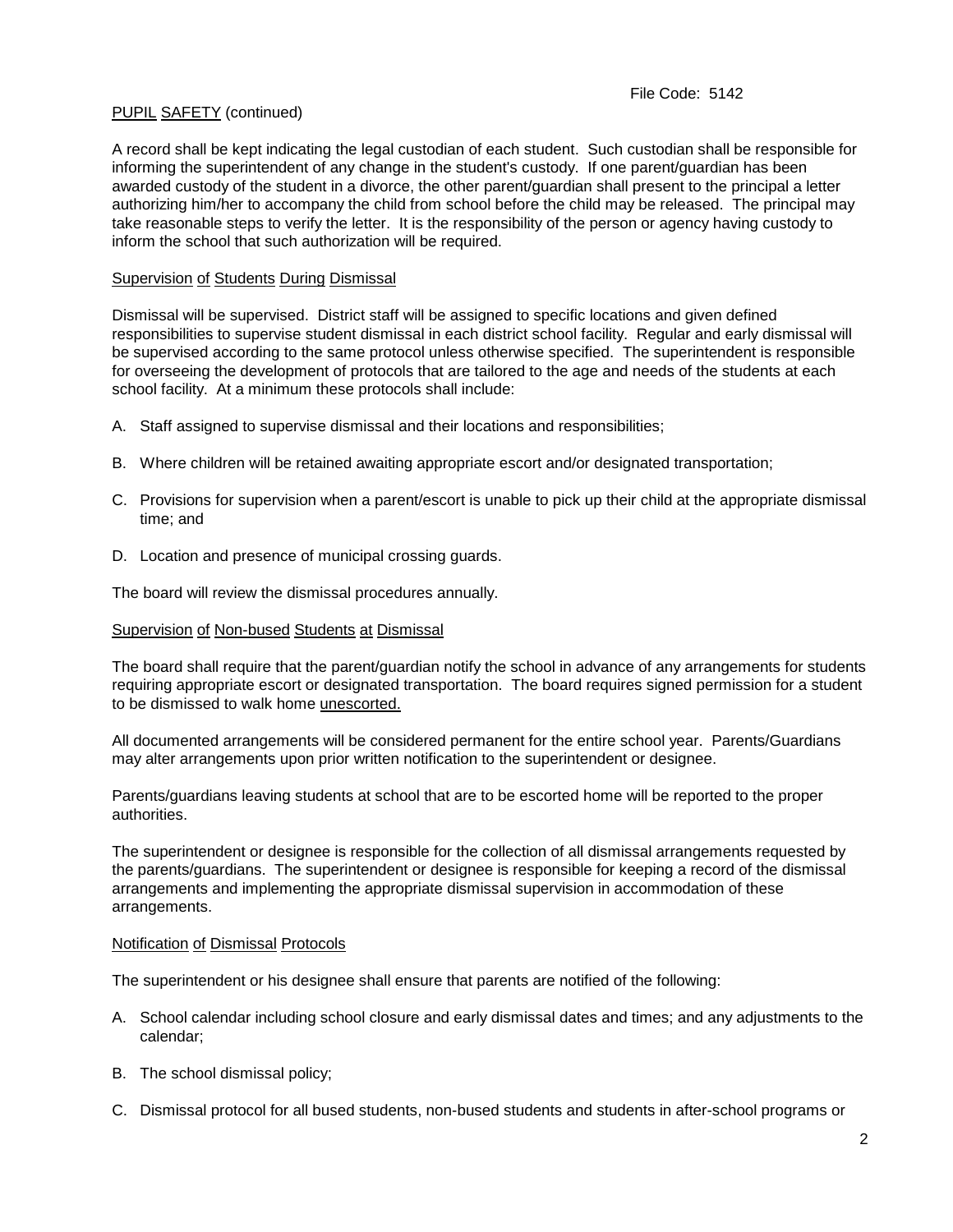activities;

- D. Supervision arrangements for students at dismissal;
- E. Emergency plan for supervision of students left at school;
- F. After school program opportunities;
- G. Procedures for enrolling students in after school programs.

The parent/guardian is responsible for reviewing the school calendar and complying with all school dismissal times and procedures. It is the parents/guardians responsibility to resume the custody of their child at the end of each school day.

The superintendent will develop procedures:

- A. For parents/guardians to provide signed acknowledgement of receipt of the school calendar, including all school closure and early dismissal dates, and the school dismissal policy and procedures;
- B. For parents/guardians to indicate and define the circumstances that the student is to be released from the school's care at dismissal;
- C. For the collection and retention of all documents pertaining to receipt of calendar and escort/transportation arrangements.

#### Voluntary Fingerprinting Program

The board of education shall provide a voluntary fingerprinting program for the protection of its students. This program shall be carried out in cooperation with the county sheriff's office and local law enforcement officials in accordance with the requirements of law.

All students in grades kindergarten through nine shall be eligible to participate with written authorization of their parent/guardian. Completed fingerprint cards shall be given to the parent/guardian and shall not be retained by the school district or the law enforcement agency.

The superintendent is directed to provide an orientation program for those students for whom fingerprinting has been authorized, and to develop appropriate administrative regulations for the implementation of the voluntary fingerprinting program in the district.

#### Potentially Missing Children

Attendance practices, the dismissal precautions addressed in this policy and voluntary fingerprinting are part of the district's effort toward early identification of potentially missing children.

The superintendent will develop procedures that ensure cooperation with law enforcement for substances, weapons and safety. This may include cooperation with law enforcement in the activation of an "Amber Alert" which provides for the rapid dissemination of information, including a description of the missing child through broadcast media.

Release to an Individual Impaired by Drugs/Alcohol Prohibited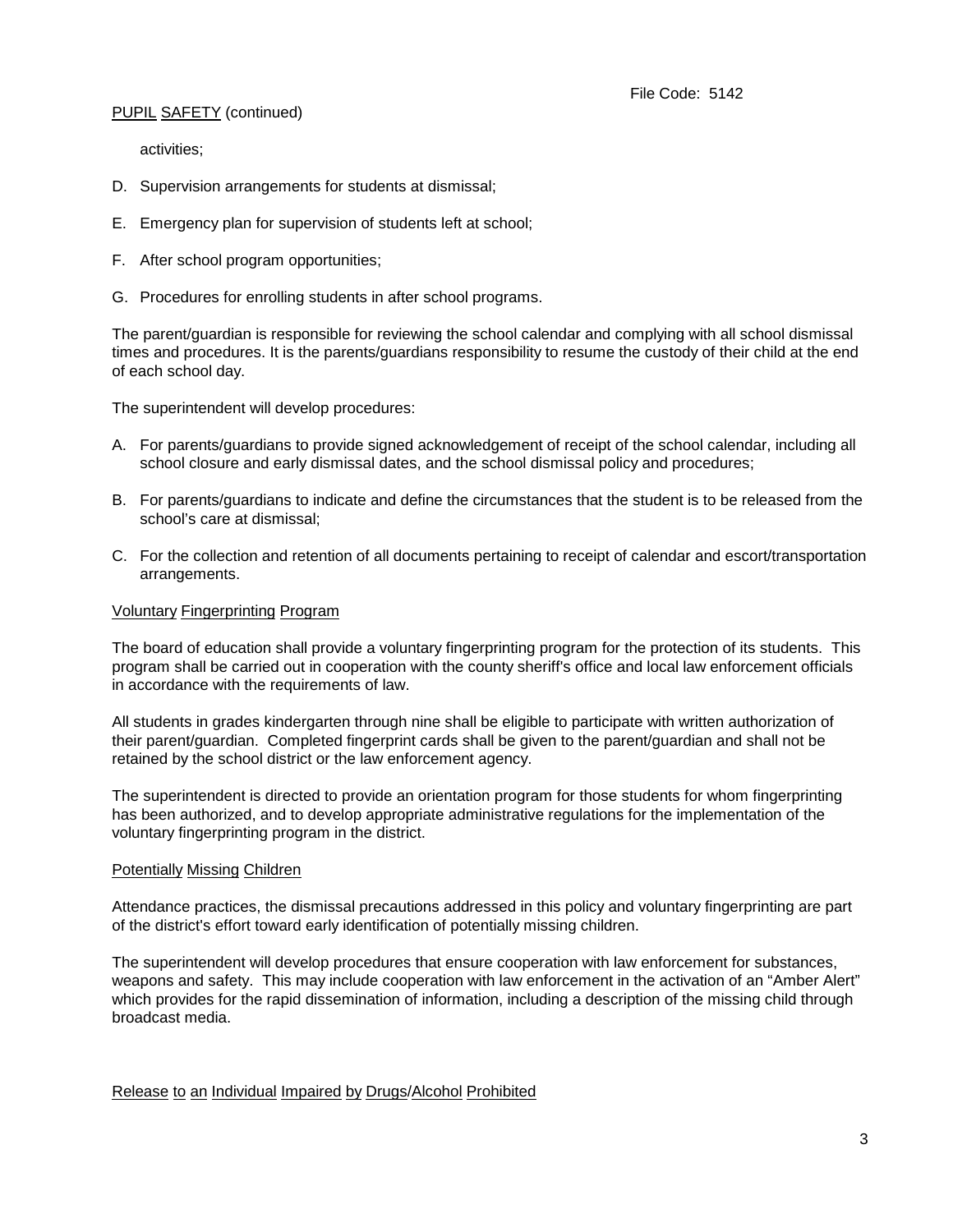The board believes that allowing a child to be released into the custody of a parent/guardian or other authorized individual who appears to be impaired by drugs or alcohol can have tragic consequences. Therefore, the board prohibits release of a student into the custody of any person who appears to be physically and/or emotionally impaired to the extent that harm could come to the student if released to such a person. The superintendent/designee shall make the final determination as to whether an individual is impaired.

### Possessions

Parents/guardians are requested not to permit their children to bring expensive or fragile objects to school and to label or otherwise identify clothing, books and personal items. The board is not responsible for items destroyed or stolen from lockers.

#### Megan's Law

Only law enforcement agencies in the community receive notification of the presence of Tier One offenders. The superintendent and principals in affected schools shall receive notification from the county prosecutor's office or local law enforcement officials when Tier Two or Tier Three sex offenders move into the district. Principals shall inform those employees/ volunteers whose duties regularly put them in a position to observe unauthorized persons on or near the property of the school. Principals shall determine who to notify on the basis of this definition, as well as on specific job duties carried out in their schools. If private vendors perform any of these functions, the building principal shall inform the vendor. Notification may include, but is not limited to:

- A. Aides;
- B. Bus drivers;
- C. Coaches;
- D. Maintenance staff;
- E. Professional support staff;
- F. School level administrative staff;
- G. Security personnel;
- H. Teachers' aides;
- I. Teachers.

School personnel are notified only in their capacity as such and shall not disseminate information about an offender to anyone not specifically identified by the county prosecutor or Attorney General. Any school employee who does so may be disciplined. If a school employee has reason to believe that an offender who has been the subject of a notification is a danger to someone outside the school environs, he/she shall immediately contact the local law enforcement agency or the county prosecutor.

District personnel shall not notify the following of the presence of Tier Two or Tier Three offenders:

- A. Members of PTO, PTA, HSA, etc;
- B. Organizations using school facilities;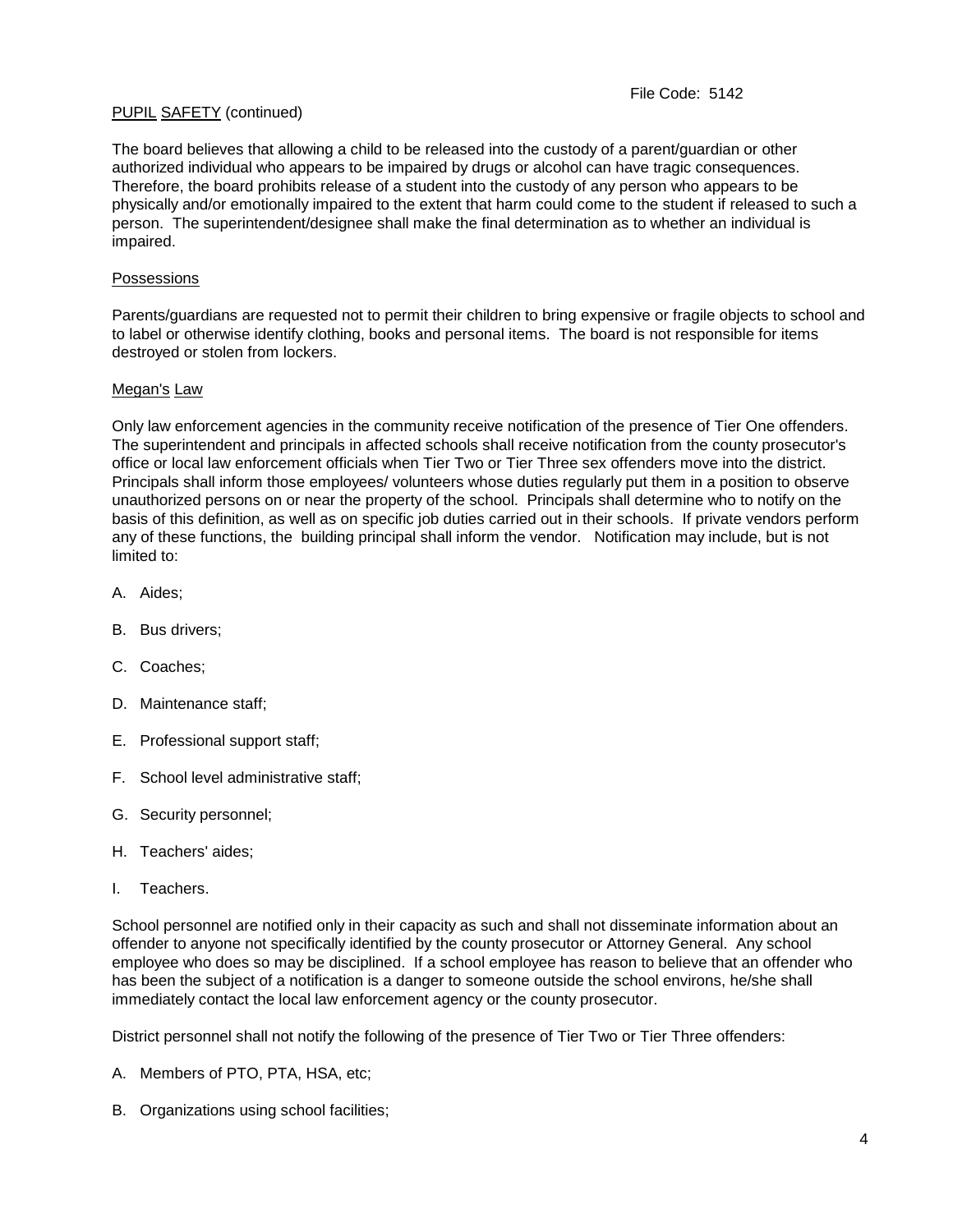- C. Other schools;
- D. Press.

The principal shall provide registration forms to any organization that uses the school facilities, including parent-teacher organizations, which wish to be notified by the county prosecutor's office of the presence of a Tier Two or Tier Three offender in the community.

In addition to the school personnel identified by the principal, students and parents/guardians shall be notified of the presence of Tier Three offenders. The prosecutor's office and local law enforcement shall supply the school with notices for them when a school is located in the area where a vulnerable population is likely to encounter a Tier Three offender. Dissemination of these notices shall be in accord with law and accomplished in cooperation with the county prosecutor's office. Confidentiality shall be a prime consideration in all communications with students and parents/guardians, and all directives of the county prosecutor and Attorney General's offices shall be observed.

When a student has been identified as a sex offender, all procedures of notification shall apply. When a parent/guardian has been identified as an offender, he/she may continue to participate in all appropriate parent/guardian activities, unless prohibited by legal constraint.

Newly hired staff and newly enrolled students and their parents/guardians shall be trained and informed of the presence of Tier Two and Tier Three offenders, unless the county prosecutor has notified the principal that notice cannot be given.

Students and district employees shall not be liable in any civil or criminal action for providing or failing to provide information relevant to notification. The superintendent shall prepare regulations to implement this policy and all directives of the county prosecutor's office to ensure careful adherence to Megan's Law.

#### School Violence Awareness Week and Annual Public Hearing

The school shall observe "School Violence Awareness Week". This week will include discussions, presentations, and training for both students and staff, focused on the topic of preventing violence in school. Law enforcement personnel will be invited to join school teaching staff presenting age appropriate opportunities for students to discuss issues including but not limited to conflict resolution, student diversity and tolerance.

The board of education shall hold a public hearing on violence and vandalism pursuant to N.J.S.A. 18A: 17-46 and N.J.A.C. 6A: 16-5.3. The requirements of the public hearing are covered in greater detail in file code 5131.5 of this manual.

| Adopted:             | April 11, 1990                                          |
|----------------------|---------------------------------------------------------|
| Revised:             | December 19, 1990, December 3, 2003, December 20, 2006, |
|                      | September 5, 2007                                       |
| NJSBA Review/Update: | August 2017                                             |
| Readopted:           |                                                         |

Key Words

Student Safety, Safety, Student Safety

**Legal References:** N.J.S.A. 2C:7-2 et seq. Registration and Notification of Release of Certain **Offenders**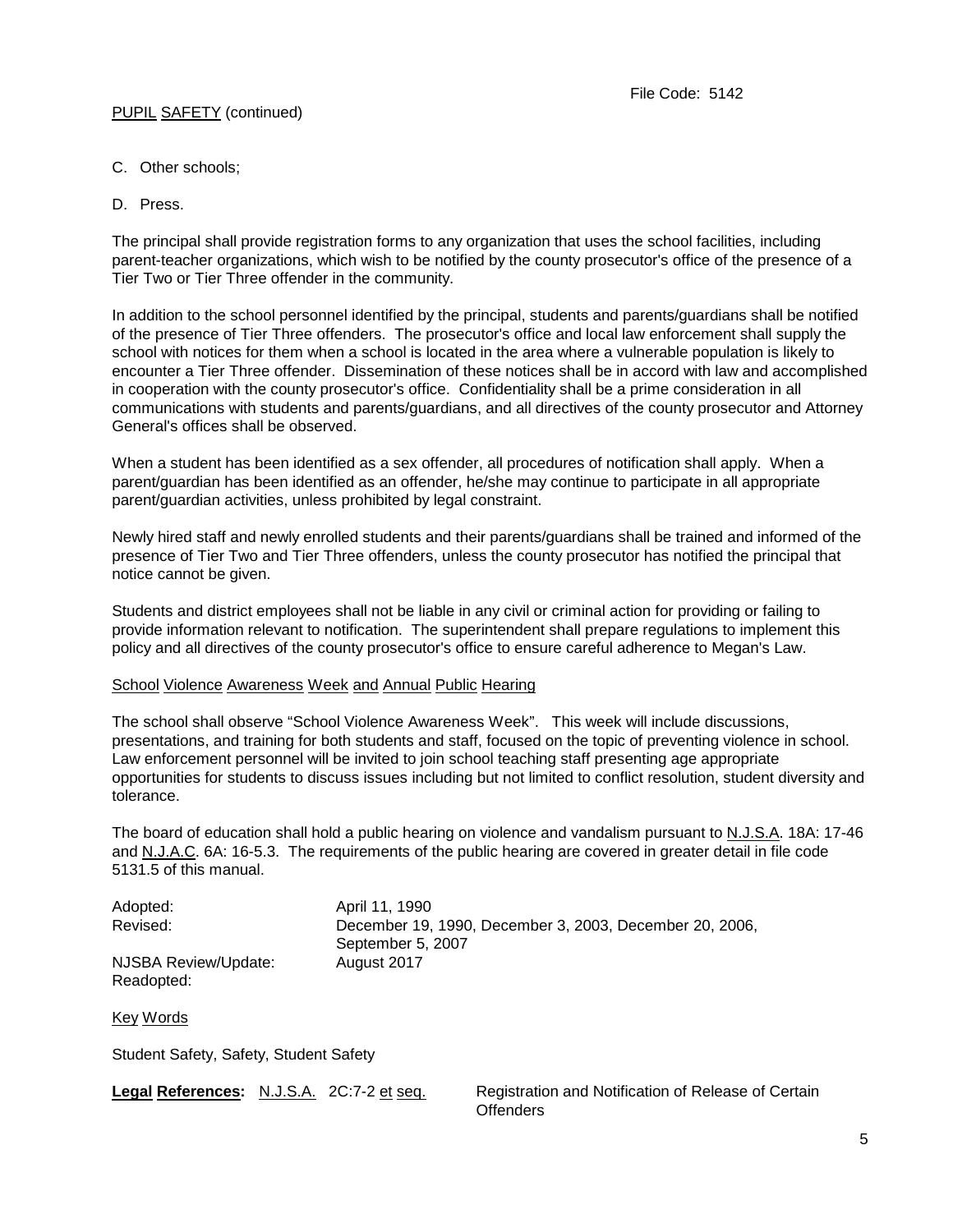| N.J.S.A. 2C:39-5                 | Unlawful possession of weapons                              |
|----------------------------------|-------------------------------------------------------------|
| N.J.S.A. 18A:6-2                 | Instruction in accident and fire prevention                 |
| N.J.S.A. 18A:16-2                | Physical examinations; requirement                          |
| N.J.S.A. 18A:17-42,              |                                                             |
| $-43$ and $-45$ through $-48$    | Public School Safety Law                                    |
| N.J.S.A. 18A:20-21               | Supervisors and other employees                             |
| N.J.S.A. 18A:35-5                | Maintenance of physical training courses; features          |
| N.J.S.A. 18A:35-5.1              |                                                             |
| through -5.3                     | Lyme disease prevention; public school health<br>curriculum |
| N.J.S.A. 18A:36-24               |                                                             |
| through -25                      | Missing children; legislative findings and declarations     |
| N.J.S.A. 18A:36-29 et seq.       | Voluntary fingerprinting                                    |
| N.J.S.A. 18A:40-12.1, -12.2      | Protective eye devices required for teachers, students      |
|                                  | visitors in certain cases                                   |
| N.J.S.A. 18A:41-1 et seq.        | Fire drills and fire protection                             |
| N.J.S.A. 30:5B-26                |                                                             |
| through -29                      | Child care before and after school hours                    |
| N.J.S.A. 34:5A-1 et seq.         | <b>Worker and Community Right to Know Act</b>               |
| N.J.S.A. 39:4-183.1a             | Traffic control devices                                     |
| N.J.S.A. 52:27D-123.9 et seq.    | Definitions relative to playground safety                   |
| <u>N.J.A.C</u> . 5:23-11 to 11.4 | Playground Safety Subcode                                   |
| N.J.A.C. 6A:8-5.1                | <b>Graduation requirements</b>                              |
| N.J.A.C. 6A:16-1.1 et seq.       | Programs to Support Student Development                     |
| See particularly:                |                                                             |
| N.J.A.C. 6A:16-2.1, -5.1,        |                                                             |
| $-5.2, -5.5, -5.6, -5.7, -6.1,$  |                                                             |
| $-6.2, -6.3, -6.4, -6.5$         |                                                             |
| N.J.A.C. 6A:19-6.1 et seq.       | Safety and Health Standards                                 |
| See particularly:                |                                                             |
| N.J.A.C. 6A:19-6.5               |                                                             |
| N.J.A.C. 6A:26-12.1 et seq.      | Operation and Maintenance of Facilities                     |
| See particularly:                |                                                             |
| N.J.A.C. 6A:26-12.2, -12.5       |                                                             |
| N.J.A.C. 6A:27-11.1 et seq.      | Safety                                                      |

Jerkins v. Anderson, 191 N.J. 285 (June 14, 2007)

# **Possible**

| <b>Cross References:</b> | *1250          | Visitors                                                       |
|--------------------------|----------------|----------------------------------------------------------------|
|                          | *1410          | Local units                                                    |
|                          | *3000/3010     | Concepts and roles in business and noninstructional operations |
|                          | *3516          | Safety                                                         |
|                          | 3530           | Insurance management                                           |
|                          | *3541.33       | <b>Transportation safety</b>                                   |
|                          | *4112.4/4212.4 | Employee health                                                |
|                          | *4131/4131.1   | Staff development; inservice education/visitations/conferences |
|                          | *4231/4231.1   | Staff development; inservice education/visitations/conferences |
|                          | *5020          | Role of parents/guardians                                      |
|                          | *5113          | Absences and excuses                                           |
|                          | *5124          | Reporting to parents/guardians                                 |
|                          | *5125          | Student records                                                |
|                          | *5131          | Conduct/discipline                                             |
|                          |                |                                                                |